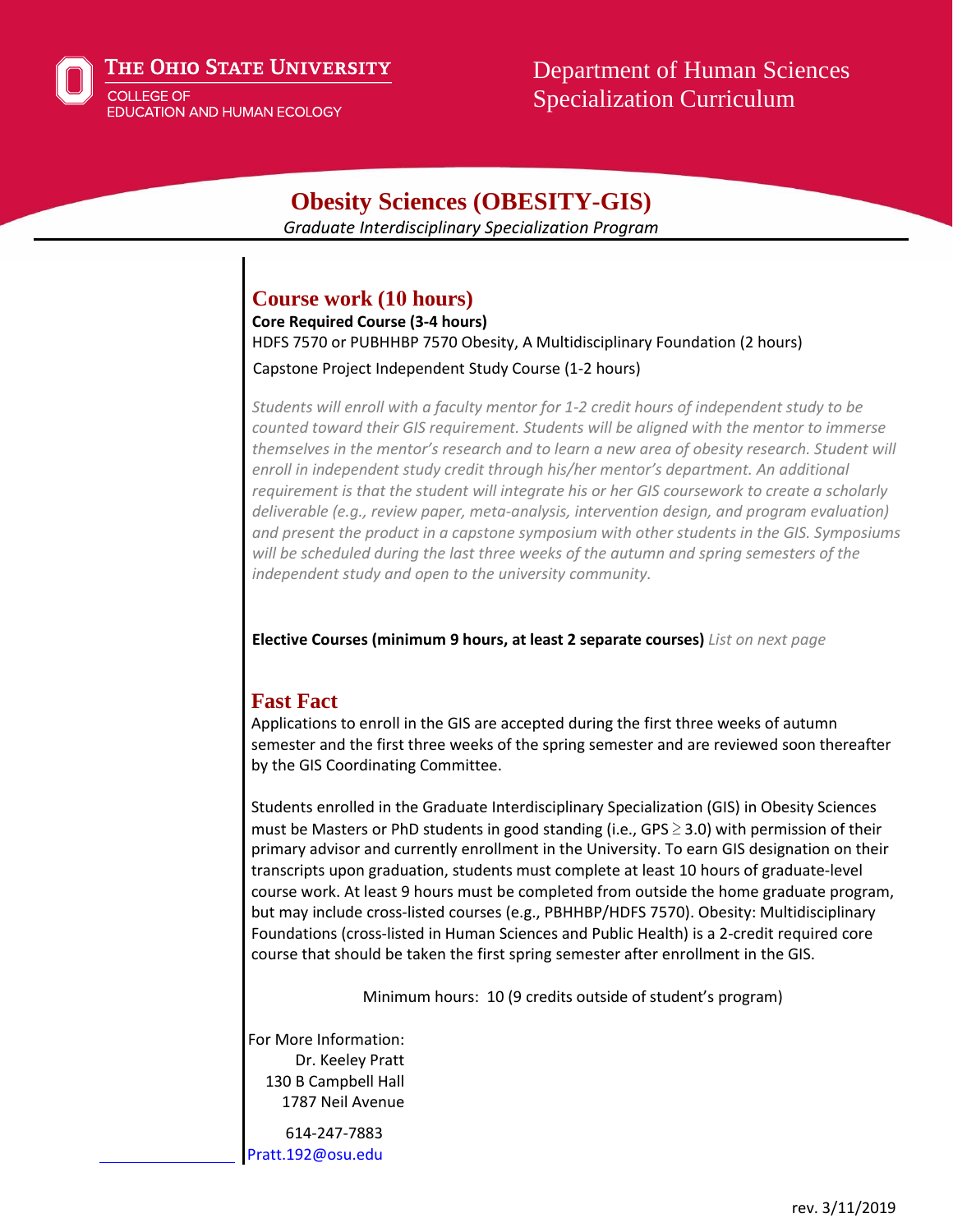# **Elective Courses**

*Students will choose at least two separate courses from the following list of courses that represent the content modules: biomedicine, policy and industry, behavior, and sociocultural. Additional or alternate courses may be included with input from their GIS advisor.*

#### **Biomedicine**

| HUMNNTR 7761        | Macronutrient Metabolism (4)                 |
|---------------------|----------------------------------------------|
| <b>HUMNNTR 8801</b> | Macronutrients-Lipids and Energy Balance (3) |
| ANIMSCI 8833        | Diet, Nutrition and Cancer (3)               |
| PUBHEPI 6415        | Nutrition in Public Health (3)               |
| PUBHEPI 8411        | Epidemiology of Obesity (3)                  |

#### **Policy and Industry**

| PUBHHBP 7542     | Settings and Special Populations in Health Promotion (3) |
|------------------|----------------------------------------------------------|
| PUBHHBP 7558     | Social-Ecological Strategies in Prevention (2)           |
| <b>HDFS 5897</b> | Special Topics in Prevention Science (3)                 |
| PUBAFRS 5890     | US Food Policy (3)                                       |
| PUBAFRS 5900     | Food Systems Planning and the Economy (3)                |

#### **Behavior**

| MEDDIET 6300        | Advanced Nutrition and Metabolism (3)              |
|---------------------|----------------------------------------------------|
| MEDDIET 6900        | <b>Nutritional Genomics (3)</b>                    |
| MEDDIET 6200        | Community Nutrition and Health (3)                 |
| CONSCI 8270         | Managing Consumer Risk (3)                         |
| <b>ESCE 5271</b>    | Wellness: Achieving a Healthy Lifestyle (3)        |
| <b>HUMNNTR 5705</b> | Nutrition and Physical Performance (2)             |
| HUMNNTR 7804        | Advanced Community and International Nutrition (3) |
| HUMNNTR 8836        | <b>Advanced Nutrition Genomics (3)</b>             |
| <b>KNHES 7726</b>   | Changing Physical Activity Behavior (3)            |
| <b>KNHES 7720</b>   | Measurement in Physical Activity Behavior (3)      |
|                     |                                                    |

#### **Sociocultural**

| <b>CSFRST 7574</b> | Aesthetics, Appearance Management, and Self-Presentation (3)   |
|--------------------|----------------------------------------------------------------|
| <b>ESSPSY 7028</b> | Cultural Diversity (3)                                         |
| HTHRHSC 7010       | Health Literacy (2)                                            |
| <b>HDFS 7500</b>   | Families, Systems, and Health (3)                              |
| NURSING 7491       | Health Promotion and Disease Prevention across the Life Span   |
| NURSING 6430       | (3) Cultural Competence in Health Care: US and Global Contexts |
| SOCWORK 6201       | (3) Social and Economic Justice (3)                            |
| SOCWORK 6202       | Diversity and Cultural Competence (3)                          |